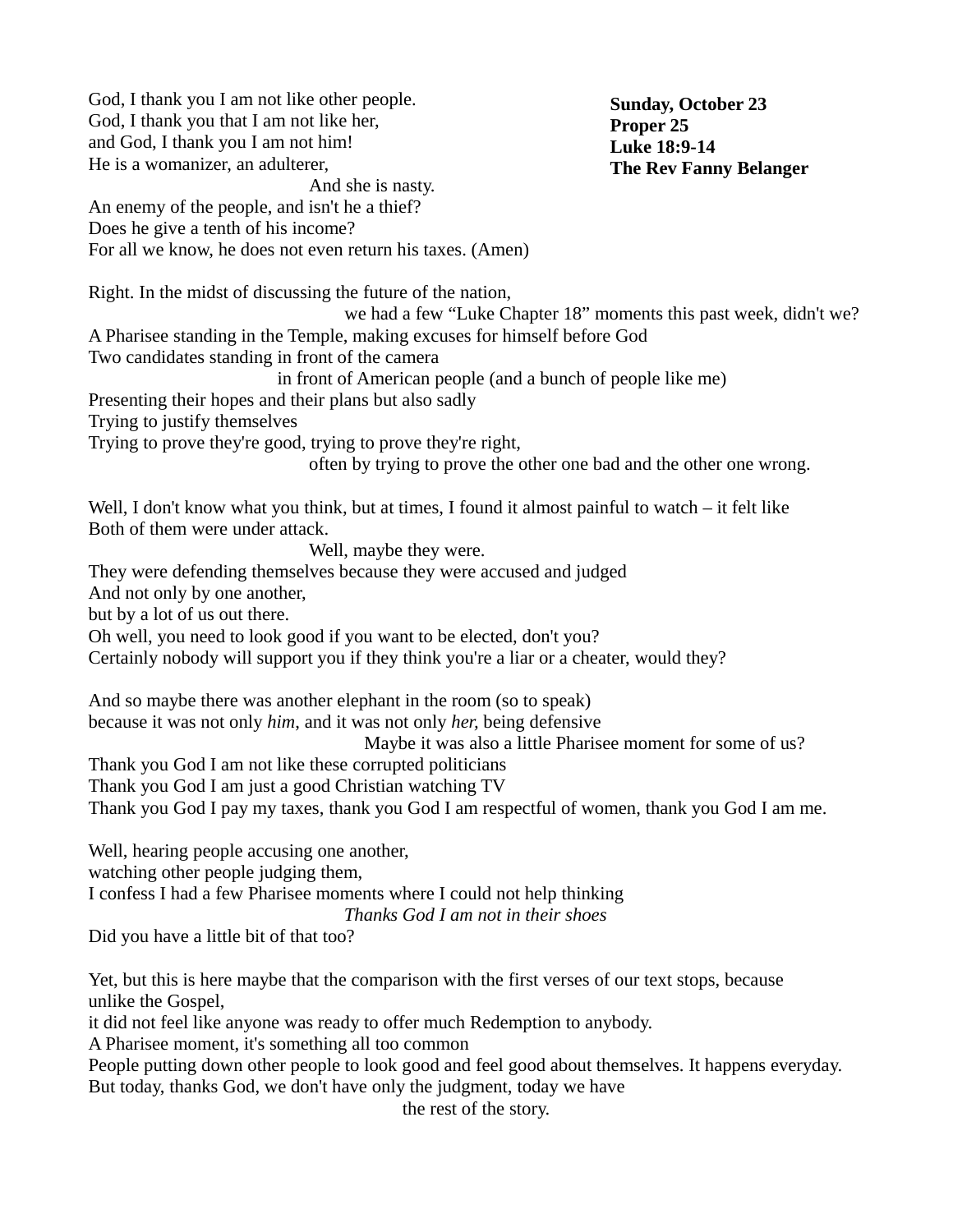Today, Jesus tells us this outrageous and scandalizing truth: Differently to all human rules and common sense

To be elected by God, you don't necessarily need to look good

To be elected by God, you don't necessarily need to be right

And the thing is: To be elected by God, you can be a thief, you can be an enemy of the nation, you can cheat on your taxes.

*Because with God you are already elected, aren't you?*

With God, you are always already welcome and accepted

And so you don't have to pretend you are not you

you don' t have to pretend that you did not do what you did

or that you did what you didn't do.

Who was the worst between the Pharisee and the tax collector?

Well, the pools are divided, I would say.

The Pharisees were known to be hypocrite and judgmental, but you know Tax collectors weren't

known to be saints.

They actually stole a lot of money and worst of all, they betrayed their own to collaborate with the Romans.

They were with the enemies of their country.

They weren't good, poor and humble

Actually, they were pretty nasty.

So I don't think there were so much difference between them.

There was not much difference because they were both sinners but also

because it looks like Jesus loved them all: Tax collectors and Pharisees.

You see in the Gospel, we often assume Jesus did not like Pharisees because he challenged them but so he always talked to them.

And you don't hang out with the people you hate, do you?

Jesus found solace and affection with the simple and the poor,

but the Pharisees, he always came back to them when he could have just backed off.

Jesus really tried hard to make them understand something,

Because he wanted them with him in the kingdom.

So it looks like the love of God is not only for

the cheater and the betrayer, but also for the hypocrite and the self-righteous,

All the sinners alike, all people in the same room.

But still the story today tells us there's a difference: one of the two sinners will be justified.

So what's the difference between the sinners who are justified

and those who aren't?

What's the difference between the tax collector and the Pharisee? Well, I guess it's not so much about who they are than it is about who they believe God is.

One stands in the Temple like in a court room

Looking the judge straight in the eyes, holding his breath,

making excuses for himself, trying to convince the jury he is not that bad after all.

The other one – he kneels far off and comes to God with no defense, relying only on his mercy.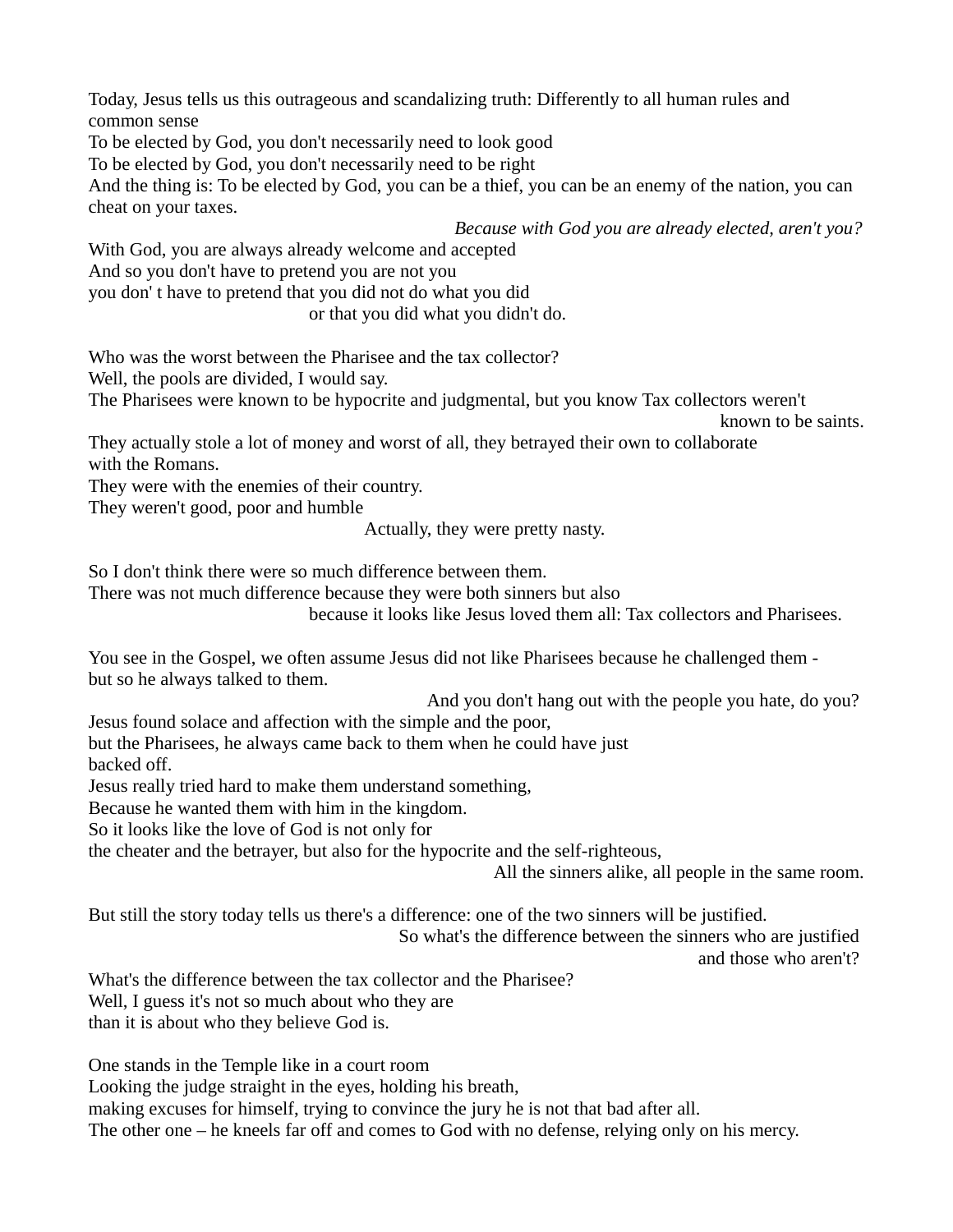Yes, the difference in the story (in this story and in our stories) is that our Christian lives can either be a way to make excuses before our judge, or it can be a way to be amazed at God's glory. God's glory that is God's beauty, God's goodness, God's mercy God's ability to give life and to start it all over again, in spite of all our shortcomings.

Don't get it wrong, the one who is truly afraid and thinks God is terrible is the Pharisee. Because when you love and when you trust, as the tax collector, you don't make excuses for yourself, do you? When you come back home at night, do say to your family *Look all the good things I did today* Or do you just expect them to welcome you and kiss you? And if you hurt them, do you try to cover up, or do you just expect them to forgive you?

Yes, with the ones we love, as with God, we are already elected. So you see, it does not matter if when we enter the Temple we have nothing to say for our defense we have done nothing to brag about we can just do the prayer of the tax collector *I am incomplete and imperfect, take me as I am.* Before God, we are like the other one sinners anyway We need mercy and compassion, always. And it's okay because this is what love is about.

What the story shows us is that if we try too hard to be good, to stand out of the crowd We may end up being worst than the others. Pascal said: *Man is neither an angel nor a beast And whoever wants to be like an angel*

 *becomes like a beast*

Not because we won't do good deeds – the Pharisee did good deeds, But because our self-righteousness will make us run out of compassion We will become full of contempt

And contempt can take many forms.

Okay – I have a very sad story to tell you.

I have a friend who was doing supply work in a parish a few years ago and in this parish there was a man paralyzed from the torso.

And on that Sunday, he entered the church in his wheelchair as the service was about to start and my friend heard someone whispering:

*Each time I see him, I am so thankful for my life*

Each time I see him, I am so thankful for my life.

Well I get the point  $-$  yes, we need to be thankful for who we are and what we have But not matter your flaws or disabilities,

would not you just hate, that when people look at you they would think:

*Thank you God that I am me?*

*At least I am not like her, At least I am not him.*